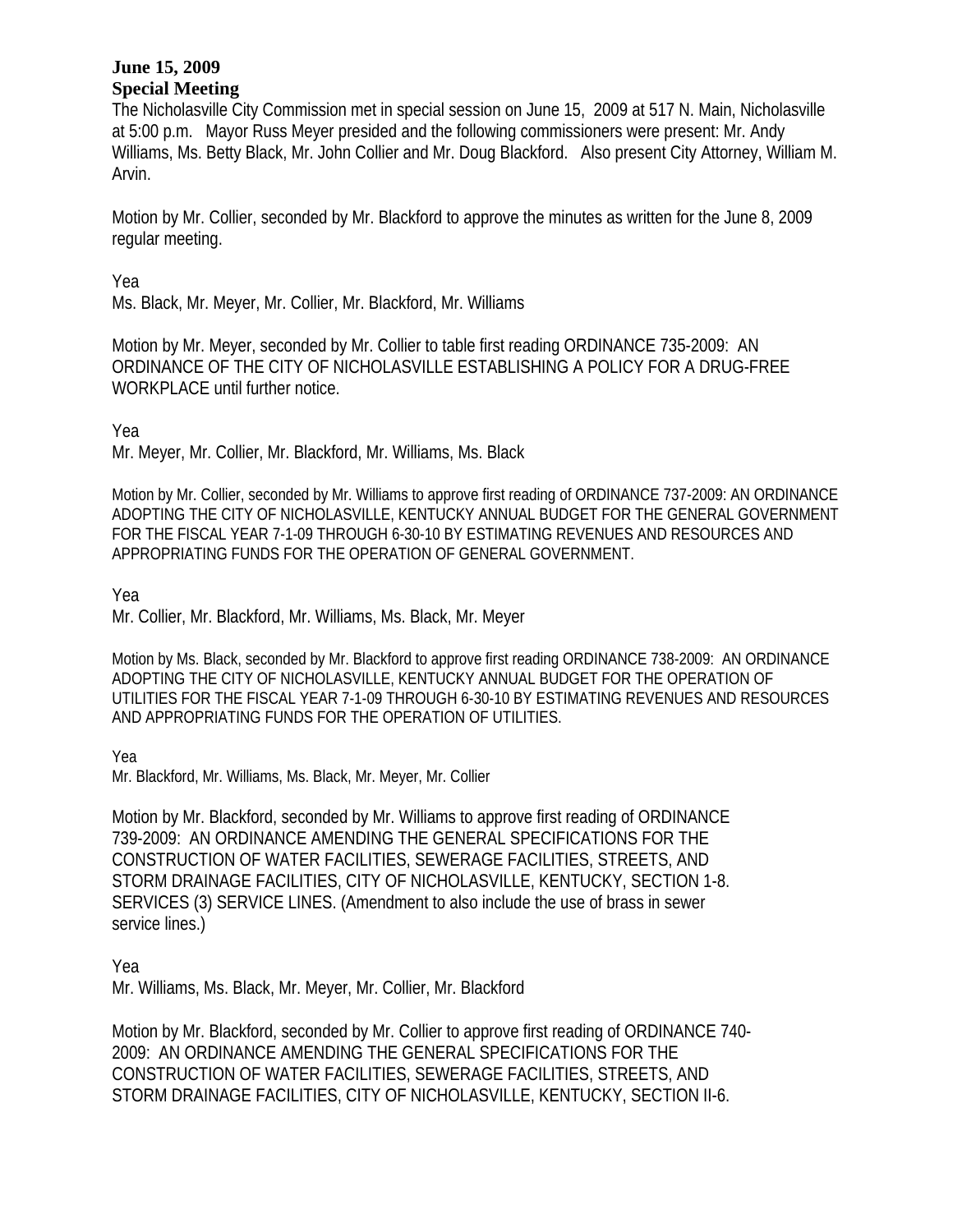TESTING SEWERS, (1) GRAVITY SEWER LINES. (Amendment to provide different requirements for the testing of pipe defection.)

Yea

Ms. Black, Mr. Meyer, Mr. Collier, Mr. Blackford, Mr. Williams

Motion by Mr. Blackford, seconded by Mr. Collier to approve first reading of ORDINANCE 741- 2009: AN ORDINANCE AMENDING THE GENERAL SPECIFICATIONS FOR THE CONSTRUCTION OF WATER FACILITIES, SEWERAGE FACILITIES, STREETS, AND STORM DRAINAGE FACILITIES, CITY OF NICHOLASVILLE, KENTUCKY, SECTION II-6. TESTING SEWERS, (2) MANHOLES. (Amendment to provide for testing by use of a vacuum test.)

# Yea

Mr. Meyer, Mr. Collier, Mr. Blackford, Mr. Williams, Ms. Black

Motion by Mr. Blackford, seconded by Mr. Collier to approve first reading of ORDINANCE 742- 2009: AN ORDINANCE AMENDING THE GENERAL SPECIFICATIONS FOR THE CONSTRUCTION OF WATER FACILITIES, SEWERAGE FACILITIES, STREETS, AND STORM DRAINAGE FACILITIES, CITY OF NICHOLASVILLE, KENTUCKY, SECTION II-7. SEWER SERVICE LINE LOCATION, (5). (Amendment to provide for service line connection to be a minimum of SDR 35 with a watertight rubber gasket or Schedule 40 with a watertight glued joint.)

Yea

Mr. Collier, Mr. Blackford, Mr. Williams, Ms. Black, Mr. Meyer

Motion by Mr. Williams, seconded by Mr. Collier to approve first reading of ORDINANCE 743- 2009: AN ORDINANCE AMENDING THE GENERAL SPECIFICATIONS FOR THE CONSTRUCTION OF WATER FACILITIES, SEWERAGE FACILITIES, STREETS, AND STORM DRAINAGE FACILITIES, CITY OF NICHOLASVILLE, KENTUCKY, SECTION III-3. STREETS, (3) SURFACING, (A). (Amendment to provide for the minimum compacted depth to be 4 ½ inches of binder and layer surface.)

Yea

Mr. Blackford, Mr. Williams, Ms. Black, Mr. Meyer, Mr. Collier

Motion by Mr. Collier, seconded by Ms. Black to approve first reading of ORDINANCE 744- 2009: AN ORDINANCE AMENDING THE GENERAL SPECIFICATIONS FOR THE CONSTRUCTION OF WATER FACILITIES, SEWERAGE FACILITIES, STREETS, AND STORM DRAINAGE FACILITIES, CITY OF NICHOLASVILLE, KENTUCKY, SECTION IV-8. INSPECTION (Amendment providing for possible use of camera or mandrel usage where there is suspicion of cracking or deflection, with testing to be at the Contractors expense.)

# Yea

Mr. Williams, Ms. Black, Mr. Meyer, Mr. Collier, Mr. Blackford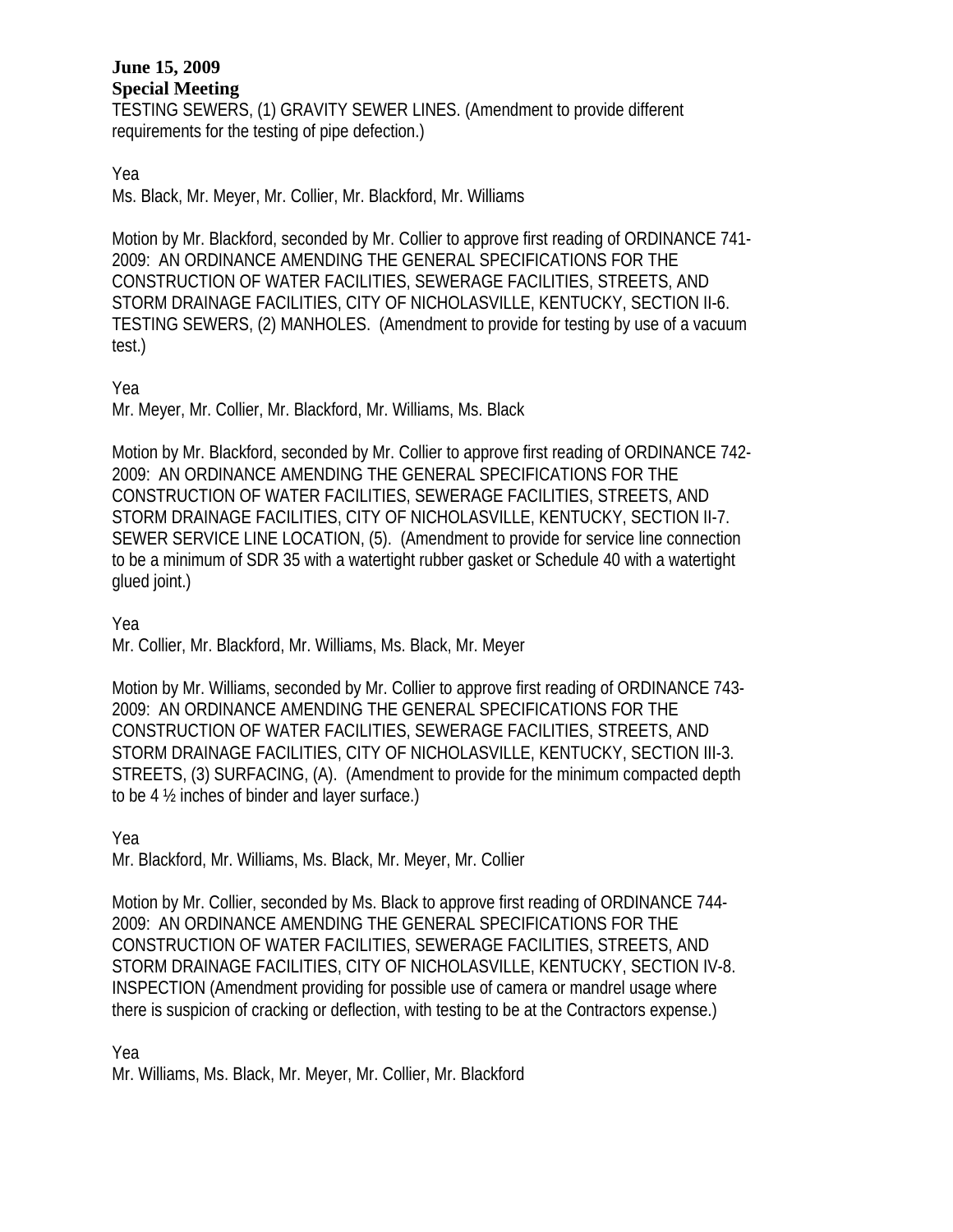Motion by Mr. Williams, seconded by Mr. Collier to approve first reading of ORDINANCE 745- 2009: AN ORDINANCE AMENDING THE NICHOLASVILLE SUBDIVISION REGULATIONS, ARTICLE 3 SUBDIVISION PROCESSING, 333 PRELIMINARY PLAT REQUIREMENTS AND CHECK LIST.333.2M. (This ordinance amends the Nicholasville Subdivision Regulations, to provide for certificates for plats to be done by registered engineers or land surveyors.)

Yea

Ms. Black, Mr. Meyer, Mr. Collier, Mr. Blackford, Mr. Williams

Motion by Mr. Collier, seconded by Ms. Black to approve first reading of ORDINANCE 746- 2009: AN ORDINANCE AMENDING THE NICHOLASVILLE SUBDIVISION REGULATIONS PROCESSING, 345 FINAL PLAT REQUIREMENTS. 345.2 H. (This ordinance amends the Nicholasville Subdivision Regulations providing that a land surveyor be licensed in order to sign plats.)

Yea

Mr. Meyer, Mr. Collier, Mr. Blackford, Mr. Williams, Ms. Black

Motion by Mr. Collier, seconded by Mr. Williams to approve first reading of ORDINANCE 747- 2009: AN ORDINANCE AMENDING THE NICHOLASVILLE SUBDIVISION REGULATIONS ARTICLE 6 CERTIFICATES AND FORMS, 613 CERTIFICATE OF ACCURACY. (This ordinance eliminates reference to a survey on certificates of accuracy.)

Yea

Mr. Collier, Mr. Blackford, Mr. Williams, Ms. Black, Mr. Meyer

Motion by Mr. Collier, seconded by Mr. Williams to approve first reading of ORDINANCE 748- 2009: AN ORDINANCE AMENDING THE NICHOLASVILLE SUBDIVISION REGULATIONS, ARTICLE 6 CERTIFICATES AND FORMS, 623 CERTIFICATION OF ACCURACY. (This ordinance is to provide that an engineer or surveyor may sign the Certificate of Accuracy.)

Yea

Mr. Blackford, Mr. Williams, Ms. Black, Mr. Meyer, Mr. Collier

Motion by Mr. Collier, seconded by Ms. Black to approve first reading of ORDINANCE 749- 2009: AN ORDINANCE AMENDING THE NICHOLASVILLE ZONING ORDINANCE, ARTICLE 2. DEFINITIONS, 200 INTERPRETATION OF TERMS OR WORDS, PUBLIC IMPROVEMENTS. (This ordinance redefines public improvements by including improvements required to be dedicated to the City of Nicholasville or other agency having jurisdiction.)

Yea

Mr. Williams, Ms. Black, Mr. Meyer, Mr. Collier, Mr. Blackford

Motion by Mr. Collier, seconded by Mr. Williams to approve first reading ORDINANCE 750- 2009: AN ORDINANCE AMENDING THE NICHOLASVILLE ZONING ORDINANCE, ARTICLE 3, ADMINISTRATION AND ENFORCEMENT, 320 BUILDING PERMITS REQUIRED, 329 OFF SITE PUBLIC IMPROVEMENTS. (This ordinance is to provide that no building permit shall be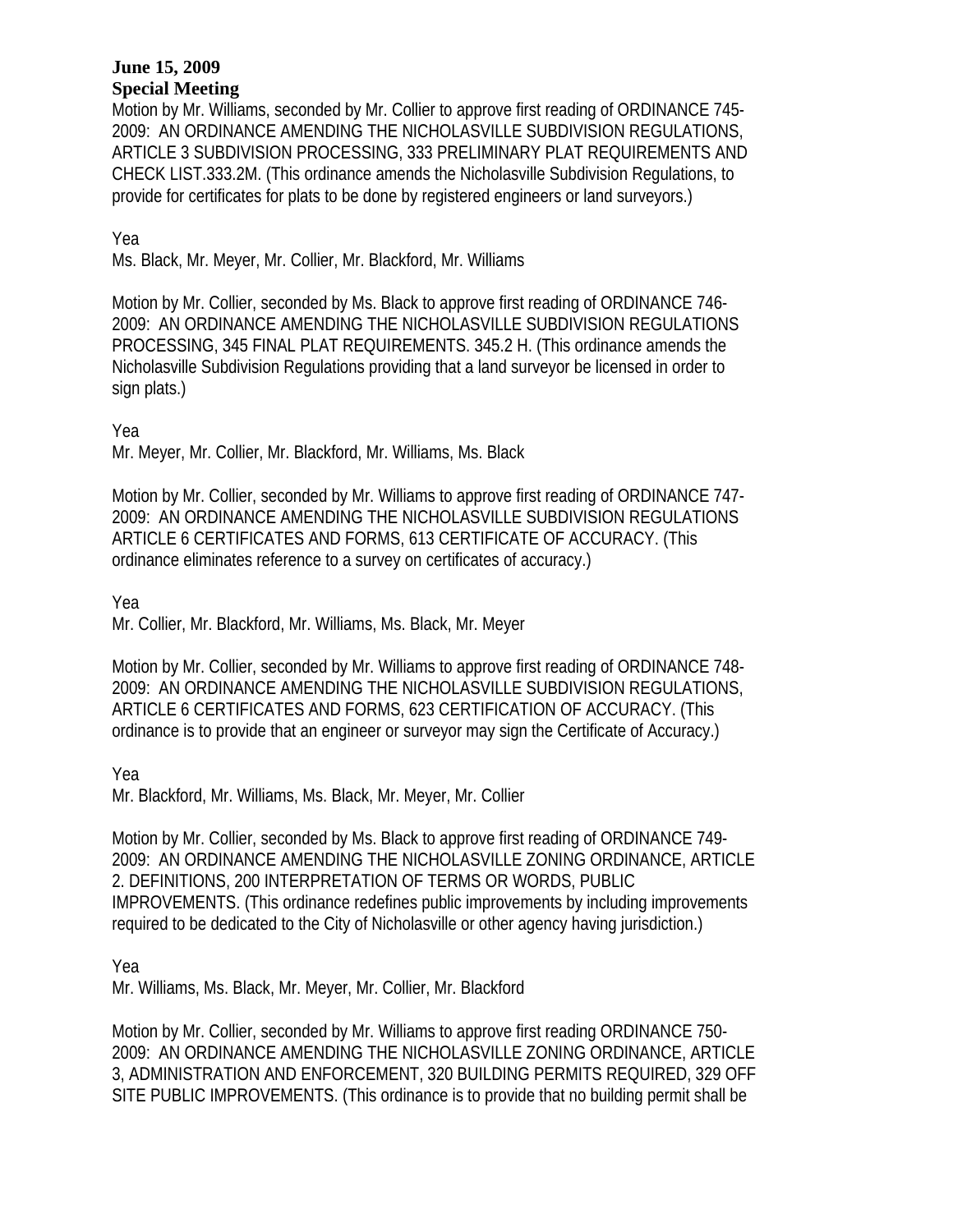issued until all agencies having jurisdiction on the offsite improvement have given their approval.)

Yea

Ms. Black, Mr. Meyer, Mr. Collier, Mr. Blackford, Mr. Williams

Motion by Mr. Collier, seconded by Mr. Williams to approve first reading of ORDINANCE 751- 2009: AN ORDINANCE AMENDING THE NICHOLASVILLE SUBDIVISION REGULATIONS, ARTICLE 3 SUBDIVISION PROCESSING, 340 FINAL PLAT, 341 PROCESSING, 341.4 PLAT REVIEW. (This ordinance is to provide for the City of Nicholasville Engineer or authorized representatives to check plats, installation of improvements and establish security bond amounts.)

### Yea

Mr. Meyer, Mr. Collier, Mr. Blackford, Mr. Williams, Ms. Black

Motion by Mr. Blackford, seconded by Mr. Williams to approve first reading of ORDINANCE 752-2009: AN ORDINANCE AMENDING THE NICHOLASVILLE SUBDIVISION REGULATIONS, ARTICLE 3 SUBDIVISION PROCESSING, 340 FINAL PLAT, 343 CONSTRUCTION GUARANTEES, 343.2 PERFORMANCE BONDS. (This ordinance provides for filing of guarantees of construction and to whom the performance bonds are payable.)

Yea

Mr. Collier, Mr. Blackford, Mr. Williams, Ms. Black, Mr. Meyer

Motion by Mr. Collier, seconded by Ms. Black to approve first reading of ORDINANCE 753- 2009: AN ORDINANCE AMENDING THE NICHOLASVILLE SUBDIVISION REGULATIONS, ARTICLE 3 SUBDIVISION PROCESSING, 340 FINAL PLAT, 344 ACCEPTANCE AND DEDICATION OF IMPROVEMENTS. (This ordinance is to provide for the City of Nicholasville to be added as the party requiring a bond or other form of collateral before acceptance and dedication of improvements.)

Yea

Mr. Blackford, Mr. Williams, Ms. Black, Mr. Meyer, Mr. Collier

Motion by Mr. Collier, seconded by Mr. Williams to approve first reading of ORDINANCE 754- 2009: AN ORDINANCE AMENDING THE NICHOLASVILLE SUBDIVISION REGULATIONS, ARTICLE 6 CERTIFICATES AND FORMS, 624 CERTIFICATE OF APPROVAL OF STREETS AND UTILITIES. (This ordinance is to provide the City Engineer or Authorized Agent may sign the Certificate of Approval of Streets and Utilities.)

Yea

Mr. Williams, Ms. Black, Mr. Meyer, Mr. Collier, Mr. Blackford

Motion by Mr. Williams, seconded by Mr. Collier to approve second reading of ORDINANCE 736-2009: AN ORDINANCE AMENDING ORDINANCE 047-1993 RELATING TO JOINT INDUSTRIAL DEVELOPMENT AUTHORITY (NON-PROFIT) KRS 154.50-316 (This ordinance